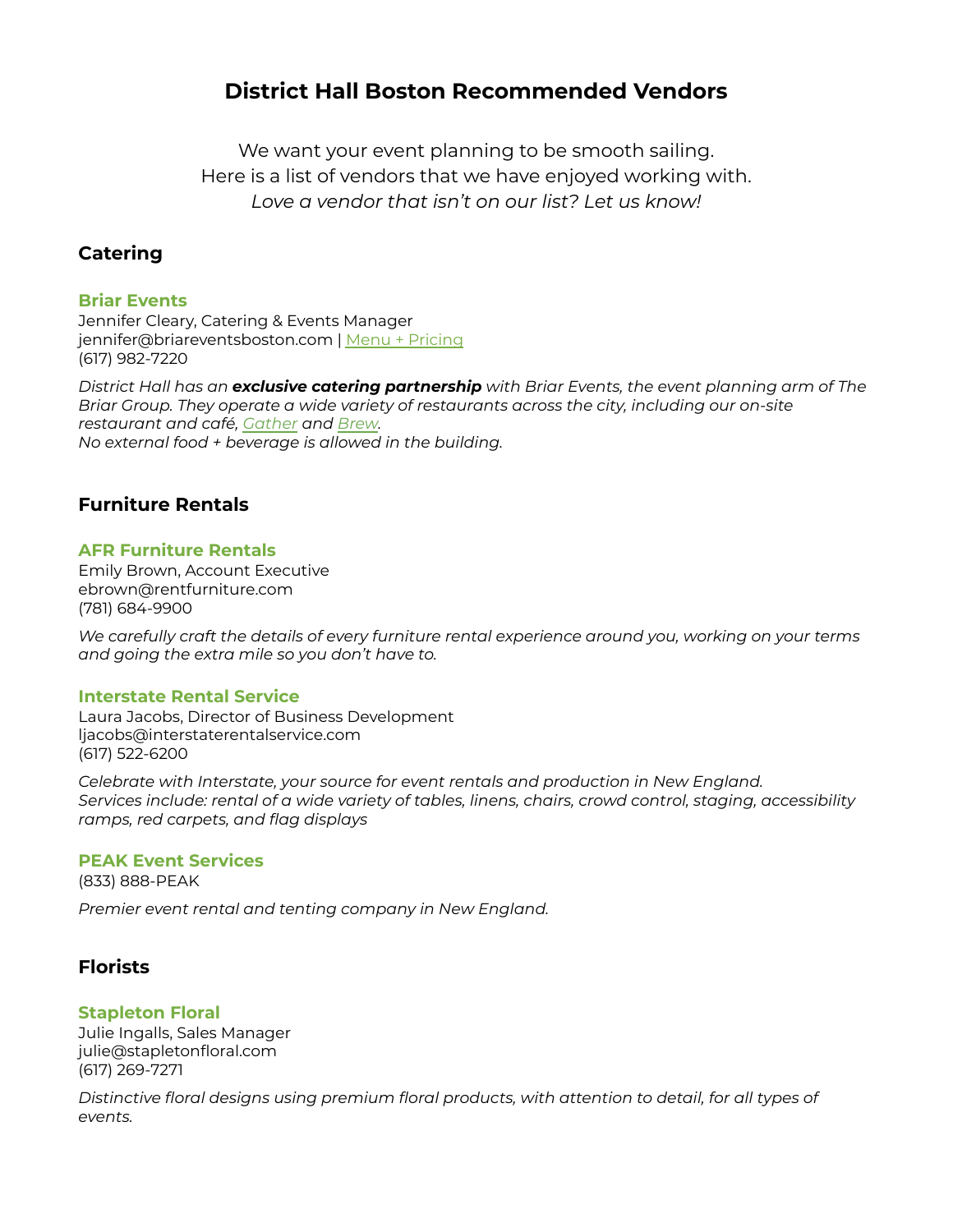# **Audio / Visual + Entertainment**

## **Stagedge**

Mark Gionet, Account Executive mgionet@stagedge.com (978) 670-4049

*Stagedge is proud to be one of the nation's leading production companies dedicated to conceiving, creating, and executing immersive brand experiences through live & virtual events and media production domestically, and around the world. Audio, lighting, video, recording, scenic, and live streaming services.*

*\*Stagedge is District Hall's Preferred Hybrid Event Vendor\**

## **Event Sound & Video**

Scott Horgan, Director of Operations scott@avrental.net (508) 668-6858

*Event Sound and Video is a 20 year old company offering personalized AV solutions for every budget. Services include: AV support and production*

### **DJ Backspin Entertainment**

Freddy Fontaine, Owner/DJ bspinmusic@gmail.com (774) 259-0107

*Let DJ Backspin Entertainment create magical moments through music for your next event! Services include: DJ entertainment, professional uplighting, + event planning for all occasions*

### **PSAV**

(781) 433-0888

*PSAV offers a wide array of planning, design and technology solutions to create awe-inspiring event experiences of any size.*

## **Hotels**

### **The Envoy Hotel**

Marc Kruger, Director of Sales & Marketing mkruger@theenvoyhotel.com (508) 951-0064

*AAA Four-Diamond Hotel with views oriented to the water, Outlook Kitchen & Bar with Chopped Champion Executive Chef Tatiana Rosana serves one of a kind local fare, Lookout Rooftop is both stunning and chill, making The Envoy a beacon for the new frontier. Services include: hotel rooms, reception space, + rooftop bar*

### **The Westin Boston Waterfront**

Paul Sullivan, Director of Sales paul.sullivan@westin.com (617) 532-4600

*The Westin Boston Waterfront is an upscale convention hotel with a focus on well-being and conservation.*

*Services include: guest rooms, function space, restaurants + banquet facilities*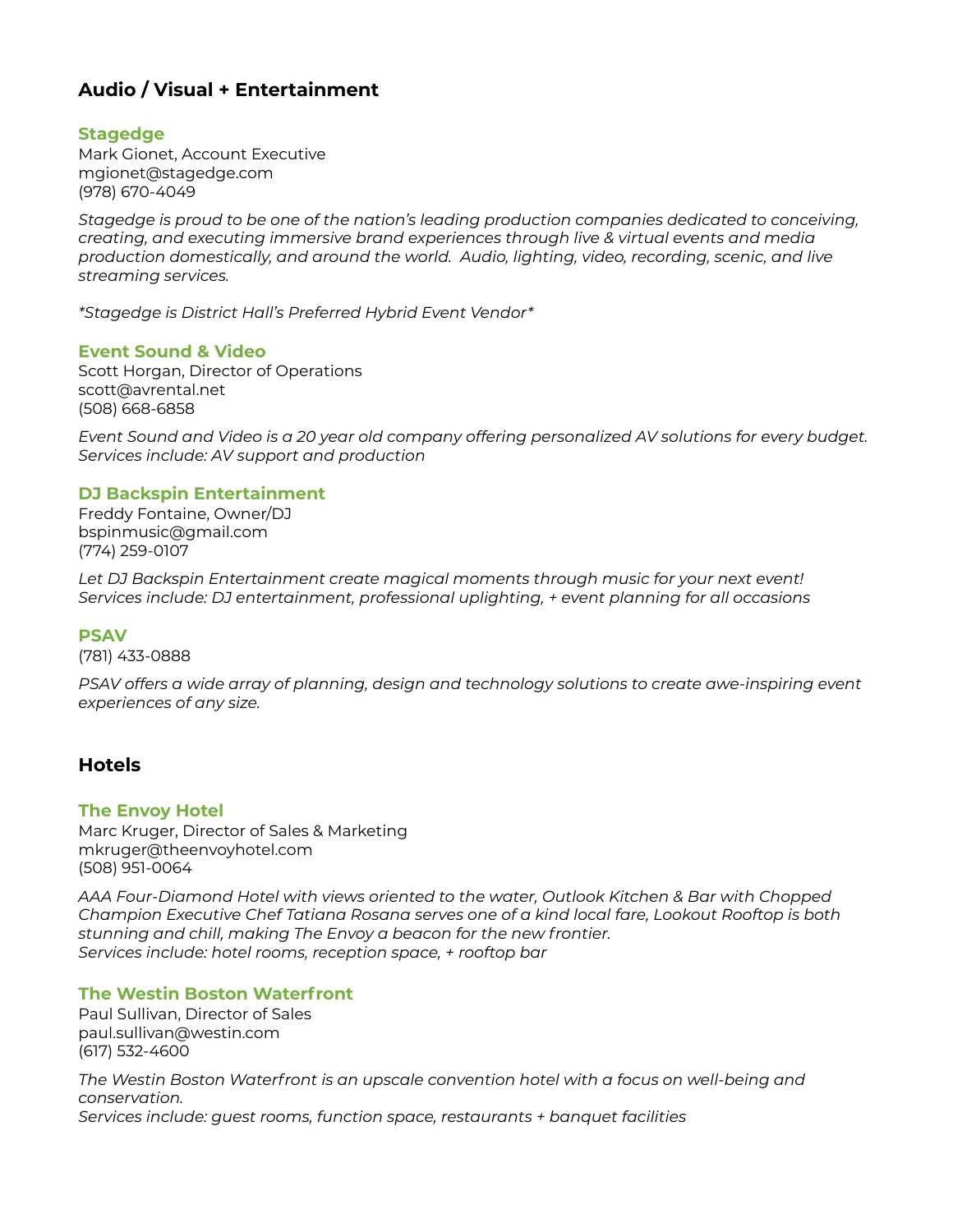### **InterContinental Boston Hotel**

Patrick Smith, Group Sales Manager patrick.smith@ihg.com (617) 217-5009

We are a Forbes 4 Star, AAA 4 Diamond property and always go above and beyond for our clients to *exceed their expectations and wow them with a phenomenal experience. Services include: Hotel accommodations, meeting space, + parking*

### **Boston Harbor Hotel**

Talley Perkins, Group Sales Manager tperkins@bhh.com (617) 856-7798

*Boston's only waterfront Forbes Five-Star and AAA Five-Diamond hotel.*

## **Photographers + Artists**

### **Gulnara Niaz Studio**

Gulnara Niaz, Owner/Photographer gulnaraniaz@icloud.com (617) 901-6002

*Looking forward to creating something special about your vision with you!*

### **Pierce Harman Photography**

Pierce Harman, Owner/Photographer harman.photography@me.com (617) 921-0177

*My company provides dynamic event photography in a manner that balances discretion, finesse and something joyful.*

### **Kevin Day Photography**

Kevin Day, Owner/Photographer kevin@kevindayphotography.com (617) 645-1813

*Boston based photographer specializing in headshots.*

### **Miranda's Hearth**

Miranda Aisling, Muralist miranda@mirandashearth.com (203) 979-9268

*Reconnecting art to daily life through artistic installations.*